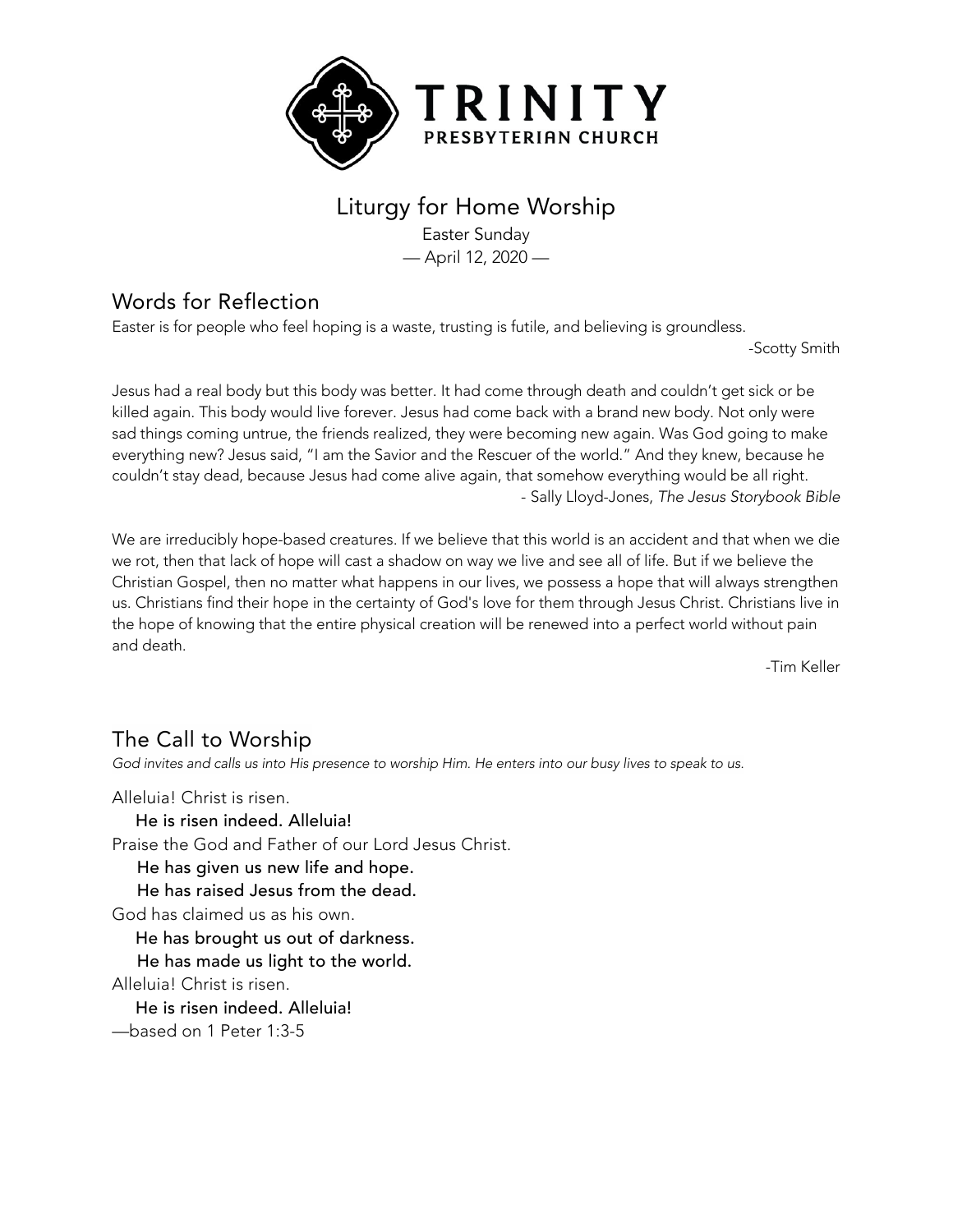# Hymn of Praise | Christ the Lord is Risen Today

Christ, the Lord, is risen today, Alleluia! Sons of men and angels say, Alleluia! Raise your voice and triumphs high, Alleluia! Sing, ye heavens, and earth, reply, Alleluia!

Vain the stone, the watch, the seal, Alleluia! Christ has burst the gates of hell, Alleluia! Death in vain forbids His rise, Alleluia! Christ has opened Paradise, Alleluia!

Lives again our glorious King, Alleluia! Where, O death, is now thy sting? Alleluia! Once He died, our souls to save, Alleluia! Where thy victory, O grave? Alleluia!

Soar we now where Christ has led, Alleluia! Following our exalted Head, Alleluia! Made like Him, like Him we rise, Alleluia! Ours the cross, the grave, the skies, Alleluia!

Hail, the Lord of earth and heaven! Alleluia! Praise to Thee by both be given, Alleluia!

Thee we greet triumphant now, Alleluia! Hail, the Resurrection, thou! Alleluia!

Words: Charles Wesley Music: Lyra Davidson

#### Opening Prayer & Lord's Prayer

*We ask for God to be present among us and conclude with the prayer that Jesus taught his disciples to pray.*

Our Father, Who art in heaven, hallowed be Thy name. Thy Kingdom come, Thy will be done, on earth as it is in heaven. Give us this day our daily bread and forgive us our debts, as we forgive our debtors. And lead us not into temptation, but deliver us from evil. For Thine is the kingdom, the power, and the glory, forever. Amen.

### Doxology

Praise God from whom all blessings flow; Praise him, all creatures here below; Praise him above, ye heavenly host; Praise Father, Son, and Holy Ghost. Amen.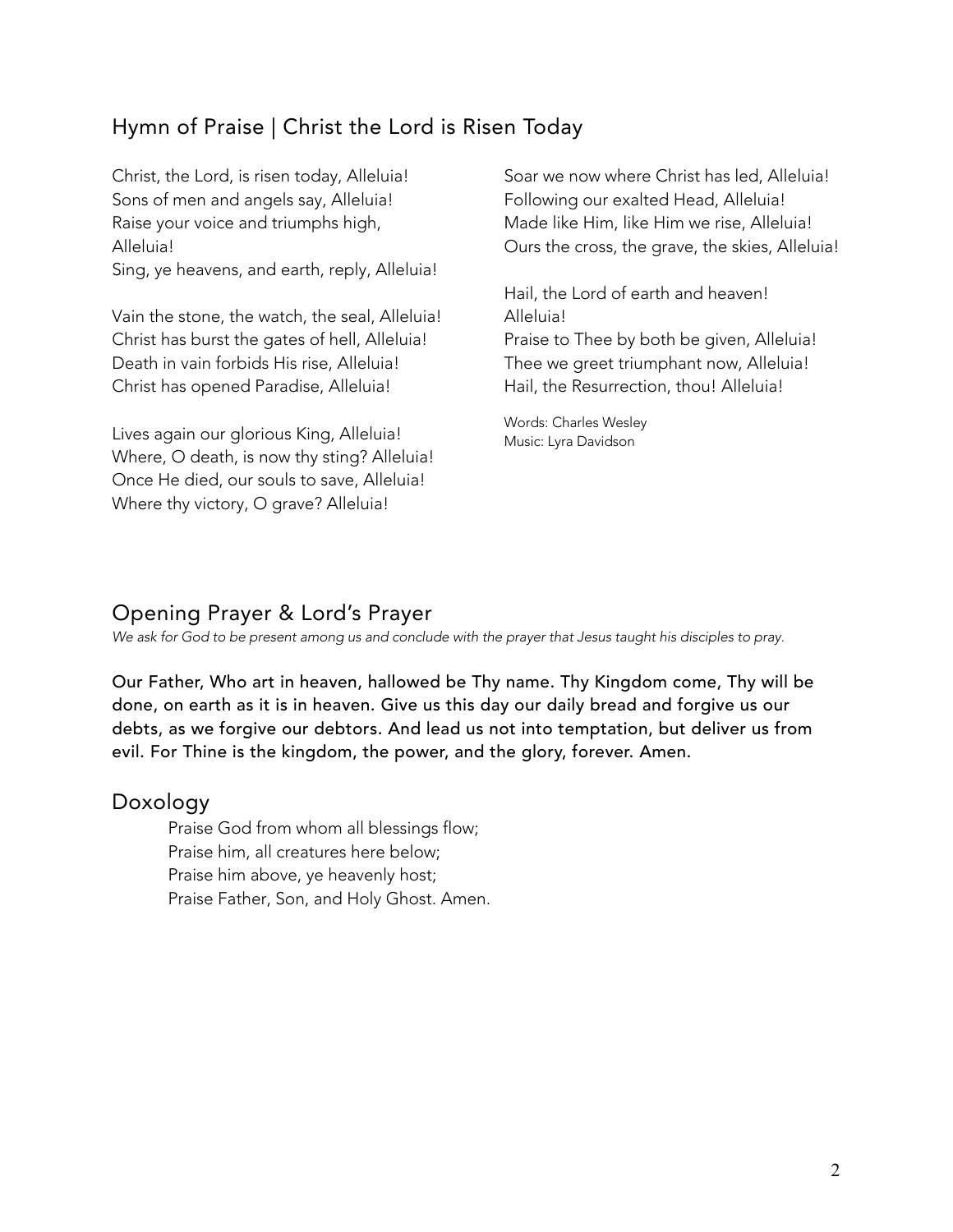# Confession of Sin

We fight the temptation to hide our sin and instead acknowledge it openly to God, but we do so in light of the grace *offered in Jesus.*

Almighty God, in raising Jesus from the grave, You shattered the power of sin and death. Yet, we confess that we often live as if the resurrection never happened. We struggle with doubting Your goodness and grace to us. We overlook the poor and the hungry and pass by those who mourn; we are frequently deaf to the cries of the oppressed and indifferent to calls for peace. Forgive us, God of mercy. Help us to trust Your power to change our lives and make us new, that we may know the joy of resurrection life given in Jesus Christ, our risen Lord. Amen.

## Silent Confession

### Assurance of Forgiveness

*God reminds our forgetful hearts of the grace that is ours in Jesus.*

But God, being rich in mercy, because of the great love with which he loved us, even when we were dead in our trespasses, made us alive together with Christ—by grace you have been saved—and raised us up with him and seated us with him in the heavenly places in Christ Jesus. — Ephesians 2:4-6 ESV

## Hymn of Response | In Christ Alone

*We respond in thanks and praise for God's redemptive work in Christ.*

In Christ alone my hope is found, He is my light, my strength, my song; This Cornerstone, this solid Ground, Firm through the fiercest drought and storm.

What heights of love, what depths of peace, When fears are stilled, when strivings cease! My Comforter, my All in All, Here in the love of Christ I stand.

In Christ alone! - who took on flesh, Fullness of God in helpless babe. This gift of love and righteousness, Scorned by the ones He came to save: Till on that cross as Jesus died, The wrath of God was satisfied - For every sin on Him was laid; Here in the death of Christ I live.

There in the ground His body lay, Light of the world by darkness slain: Then bursting forth in glorious day Up from the grave He rose again! And as He stands in victory Sin's curse has lost its grip on me, For I am His and He is mine - Bought with the precious blood of Christ.

No guilt in life, no fear in death, This is the power of Christ in me; From life's first cry to final breath, Jesus commands my destiny. No power of hell, no scheme of man, Can ever pluck me from His hand: Till He returns or calls me home, Here in the power of Christ I'll stand.

Words & Music: Stuart Townend & Keith Getty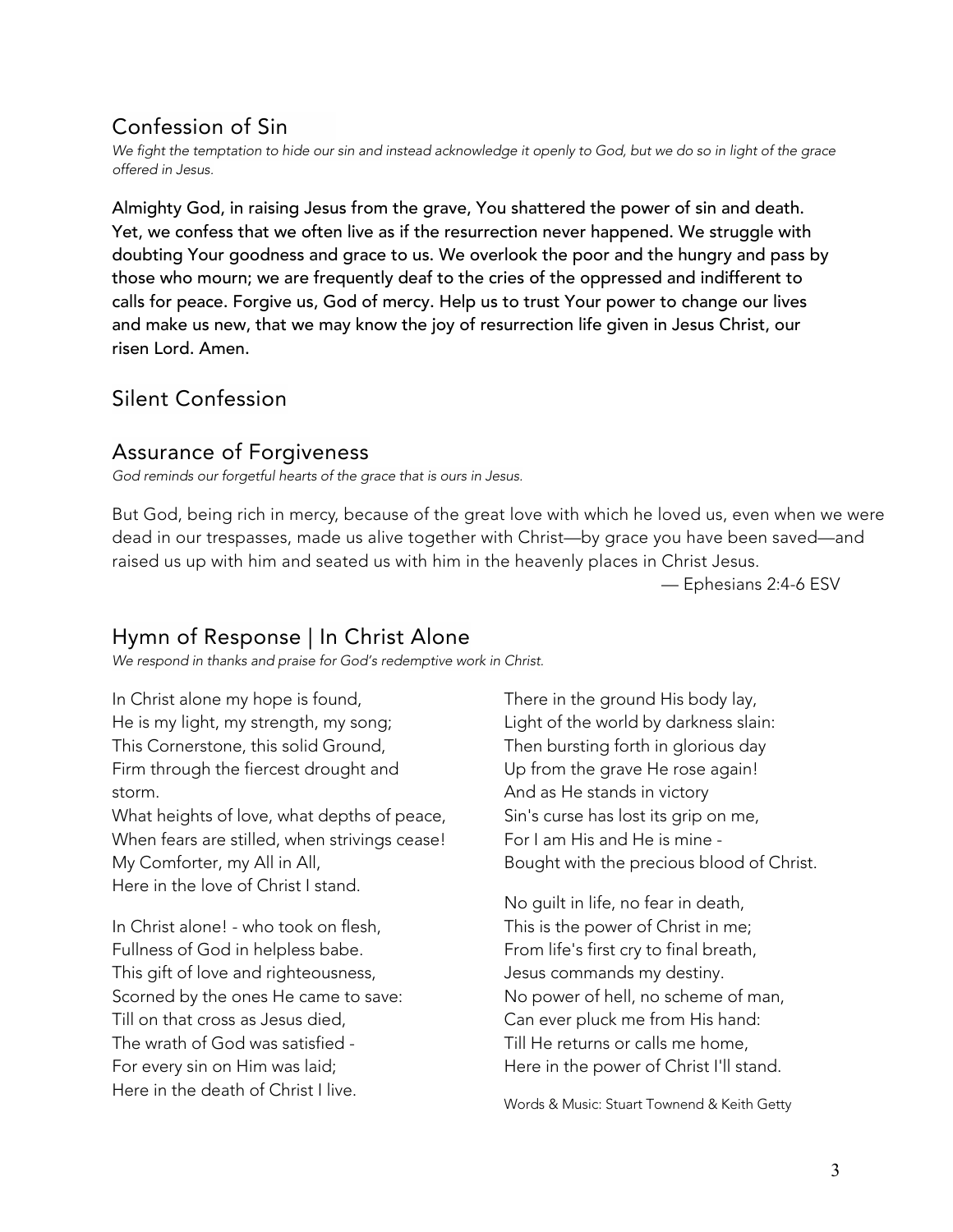# Confession of Faith | The Heidelberg Catechism #1

Q. What is your only comfort in life and in death?

A. That I am not my own, but belong—body and soul, in life and in death—to my faithful Savior, Jesus Christ. He has fully paid for all my sins with his precious blood, and has set me free from the tyranny of the devil. He also watches over me in such a way that not a hair can fall from my head without the will of my Father in heaven; in fact, all things must work together for my salvation. Because I belong to him, Christ, by his Holy Spirit, assures me of eternal life and makes me wholeheartedly willing and ready from now on to live for him.

# The Offering

*In gratitude, we offer our gifts to God. You may give online at www.trinitypresfw.org/give*

#### The Lamb Has Overcome

The Lamb has overcome, the Lamb has overcome. The battle's done and the victory is won. The lamb has overcome.

No grave could hold him down, no grave could hold him down Up from the ground, "He is risen!" was the sound. No grave could hold him down.

> *Worthy is the Lamb who was slain! Glory be unto His name! Worthy is the Lamb who was slain! Glory be unto His name!*

At God's right hand is He, at God's right hand is He. Our Perfect Plea as he lives to intercede, At God's right hand is He.

The day is drawing near, the day is drawing near. He shall appear and will wipe away each tear. The day is drawing near.

> *Worthy is the Lamb who was slain! Glory be unto His name! Worthy is the Lamb who was slain! Glory be unto His name!*

The Lamb has overcome, the Lamb has overcome. The battle's done and the victory is won. The lamb has overcome.

Words and Music: Luke Morton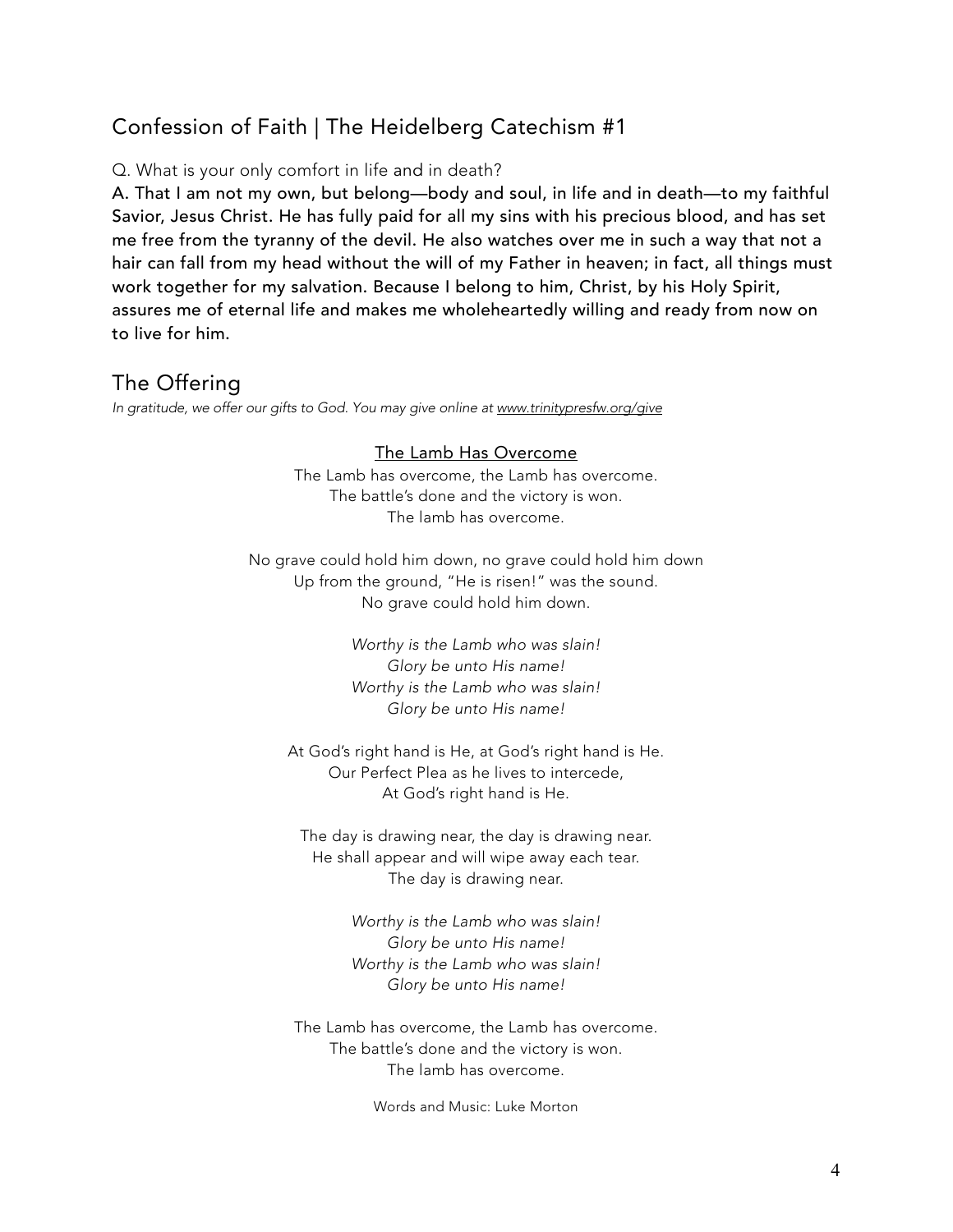# The Prayers of the People

*We lift up our requests to God knowing that He hears us when we pray.*

# The Gospel Reading Matthew 28:1-10

*God speaks to us through His Word.*

28:1 Now after the Sabbath, toward the dawn of the first day of the week, Mary Magdalene and the other Mary went to see the tomb. 2 And behold, there was a great earthquake, for an angel of the Lord descended from heaven and came and rolled back the stone and sat on it. 3 His appearance was like lightning, and his clothing white as snow. 4 And for fear of him the guards trembled and became like dead men. 5 But the angel said to the women, "Do not be afraid, for I know that you seek Jesus who was crucified. 6 He is not here, for he has risen, as he said. Come, see the place where he lay. 7 Then go quickly and tell his disciples that he has risen from the dead, and behold, he is going before you to Galilee; there you will see him. See, I have told you." 8 So they departed quickly from the tomb with fear and great joy, and ran to tell his disciples. 9 And behold, Jesus met them and said, "Greetings!" And they came up and took hold of his feet and worshiped him. 10 Then Jesus said to them, "Do not be afraid; go and tell my brothers to go to Galilee, and there they will see me."

Reader: The Word of the Lord. People: Thanks be to God.

# The Homily

Pastor Brian Davis

"Do Not Be Afraid"

# Sermon Notes